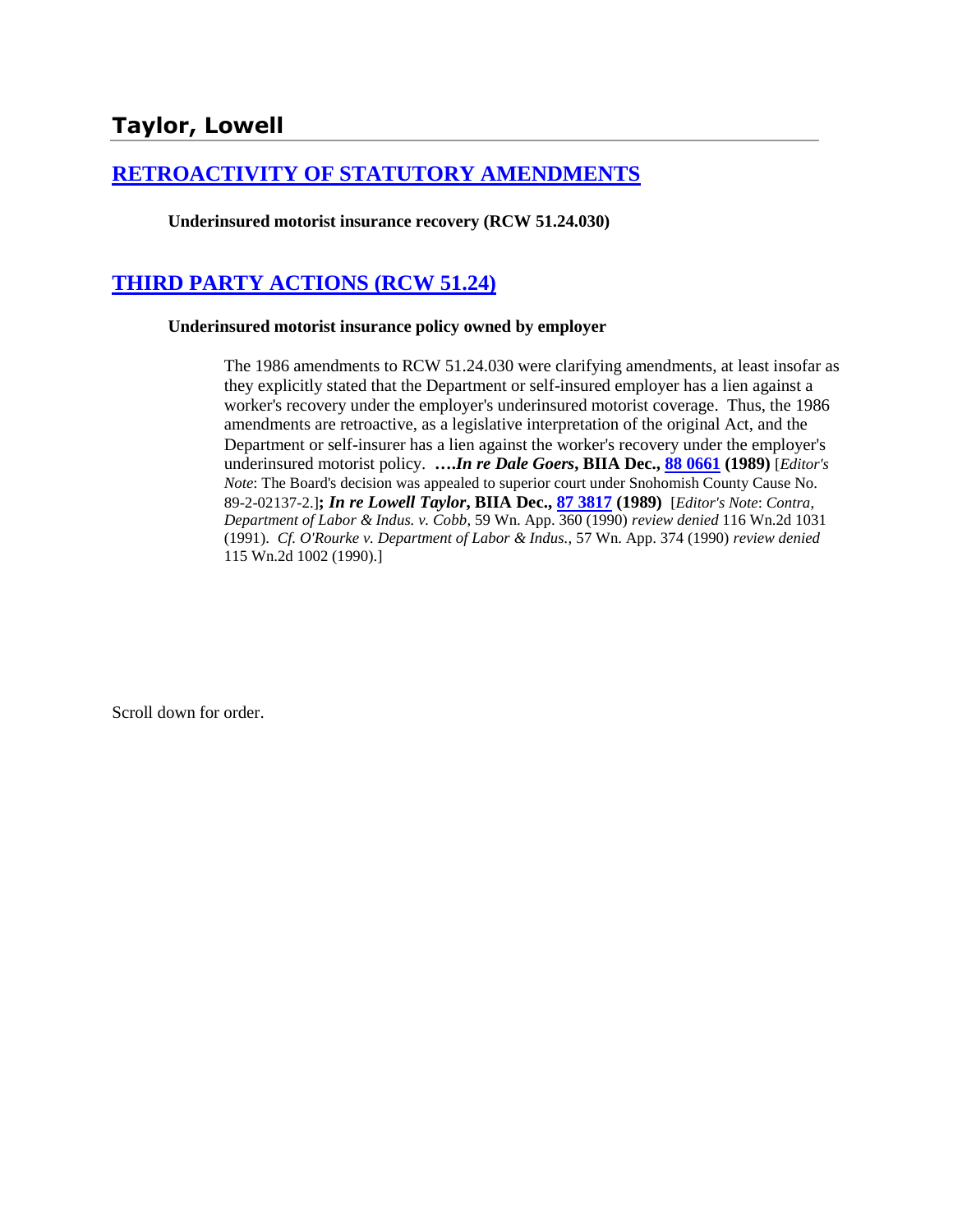#### **BEFORE THE BOARD OF INDUSTRIAL INSURANCE APPEALS STATE OF WASHINGTON**

**)**

**) ) ) )**

**IN RE: LOWELL E. TAYLOR ) DOCKET NO. 87 3817**

**ORDER SETTING ASIDE PROPOSED DECISION AND ORDER, DENYING MOTION FOR SUMMARY JUDGEMENT, AND REMANDING APPEAL FOR HEARING**

## **CLAIM NO. J-144422**

APPEARANCES:

Claimant, Lowell E. Taylor, by Calbom & Schwab, P.S.C., per G. Joe Schwab, Kathleen Kilcullen and Janis M. Whitener-Moberg

Employer, Lee & Eastes Tank Lines, Inc., None

Department of Labor and Industries, by The Attorney General, per Jeffrey Boyer, Assistant

This is an appeal filed by the claimant, Lowell E. Taylor, on November 19, 1987 from an order of the Department of Labor and Industries dated October 28, 1987. The order determined that the claimant had recovered an unknown amount and, pursuant to RCW 51.24.060, it set forth a distribution of the recovery as follows: (1) net share to attorney for fees and costs, (amount unknown); (2) net to claimant (amount unknown); and (3) net share to Department, \$83,471.62. The order declared a statutory lien in favor of the Department against the recovery in the sum of \$83,471.62; demanded reimbursement in that amount; and further determined that no benefits or compensation would be paid to or on behalf of the claimant until the excess recovery (total amount unknown) had been expended by the claimant for costs incurred as a result of the conditions covered under the claim. **REMANDED FOR HEARING**.

# **DECISION**

Pursuant to RCW 51.52.104 and RCW 51.52.106, this matter is before the Board for review and decision on a timely Petition for Review filed by the Department of Labor and Industries to a Proposed Decision and Order issued on August 19, 1988 in which claimant's motion for summary judgment was granted and the Department order dated October 28, 1987 was reversed.

The claimant filed a Motion for Summary Judgment on June 27, 1988. The Department declined to cross-move. Thus the sole issue before us is whether, as a matter of law, the Department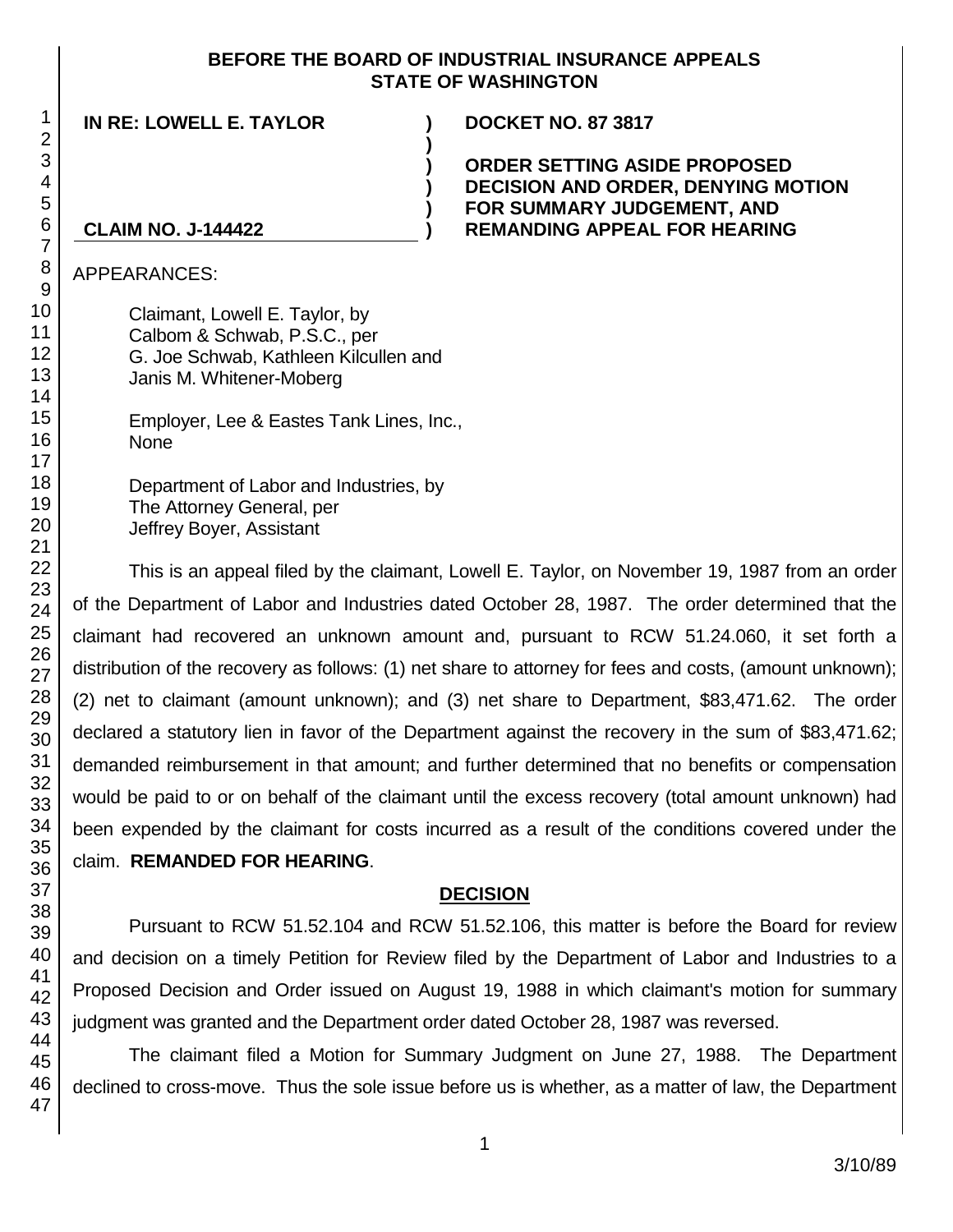is entitled to a lien against the claimant's recovery under the underinsured motorist coverage (UMC) provisions of his employer's policy, pursuant to RCW 51.24.030.

We begin with an overview of the historical framework of this issue, both in the case law and in legislation. On March 15, 1985, the Board issued a Decision and Order in In re Michael Morrissey, BIIA Dec., 66,831 (1985), with then Chairman Michael Hall and Board Member Frank E. Fennerty signing the majority opinion, and Phillip T. Bork dissenting.

The third party statute applicable in Morrissey read as follows:

"If the injury to a worker is due to the negligence or wrong of a third person not in the same employ, the injured worker or beneficiary may elect to seek damages from the third person."

Laws of 1977, 1st ex. sess., ch. 85, § 1, p. 364. The Board majority concluded in Morrissey that the Department did not have a lien against the claimant's recovery under his employer's UMC policy provisions. The Department appealed, the Superior Court granted summary judgment in claimant's favor, and the Department appealed to the Court of Appeals.

In the meantime, during the very next legislative session, and apparently in response to the Board's Decision and Order in Morrissey, the Legislature amended Chapter 51.24 as follows:

> (1) If  $((an-ini)$  to a worker) a third person, not in a worker's same employ, is or may become liable to pay damages on account of a worker's injury for which benefits and compensation are provided under this title ((is due to the negligence or wrong of a third person not in the same employ)), the injured worker or beneficiary may elect to seek damages from the third person.

> **. . .** (3) Damages recoverable by a worker or beneficiary pursuant to the underinsured motorist coverage of an insurance policy shall be subject to this chapter only if the owner of the policy is the employer of the injured worker.

Laws of 1986, ch. 58, § 1, p. 189.

On October 5, 1987, the Court of Appeals, Division I, decided Morrissey, reversing the Superior Court's affirmance of the Board Decision and Order and concluding that, even under the statute as it read prior to the 1986 amendments, the Department was entitled to a lien on the claimant's recovery under his employer's UMC policy provisions. At that time, the Court of Appeals decided not to publish its decision. However, on October 12, 1988 the court determined that the Morrissey decision would be of precedential value and entered an Order Granting Motion to Publish. Thereafter, on November 1,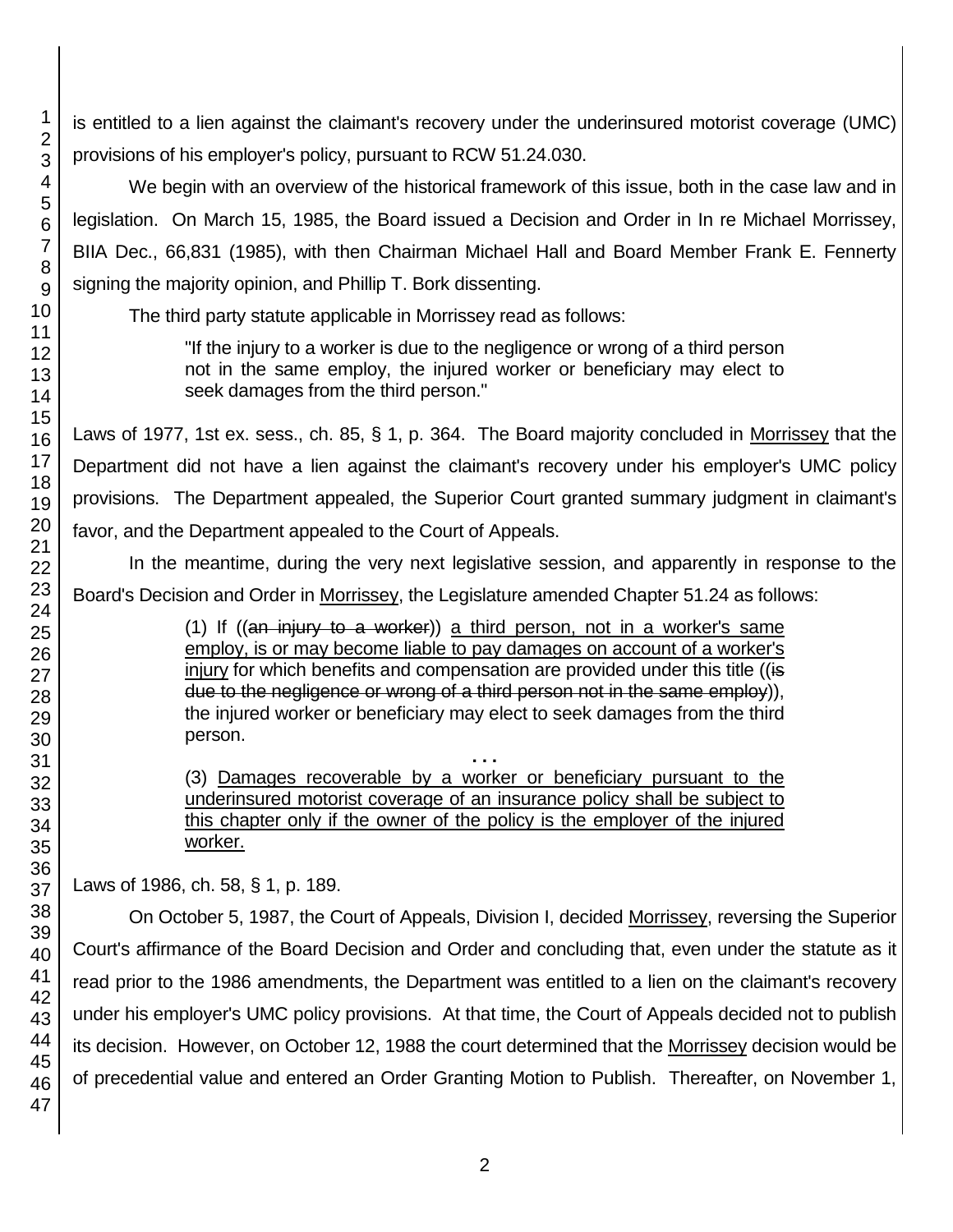1988, the court reversed itself and entered an Order Withdrawing Publication. Thus, there is no binding reported appellate court decision on the issue which is before us.<sup>1</sup> See State v. Fitzpatrick, 5 Wn.App. 661, 668 (1971).

The Department argues that the 1986 amendments to RCW 51.24.030 clarified an ambiguous statute and are retroactive. The claimant argues that, under the statute as it read prior to the 1986 amendments and consistent with our prior Decision and Order in Morrissey, the Department has no lien against his recovery under his employer's UMC policy provisions.

As noted in the Proposed Decision and Order, the 1986 amendments are not explicitly made retroactive. However, if the 1986 amendments are considered to be clarifying amendments, then they are "effective from the date of the original act even in the absence of a provision for retroactivity." Overton v. Economic Assistance Authority, 96 Wn.2d 552, 558 (1981). Because Mr. Taylor settled his third party action on March 27, 1985, RCW 51.24.030 as amended in 1984 is applicable. See RCW 51.24.902. Thus, there are two questions before us: 1) whether, under RCW 51.24.030, as amended in 1984, the Department is entitled to a lien against Mr. Taylor's March 27, 1985 recovery under his employer's UMC policy provisions; and 2) whether the 1986 amendments are retroactive.

RCW 51.24.030(1) as amended in 1984 read as follows:

(1) If  $((the))$  an injury to a worker for which benefits and compensation are provided under this title is due to the negligence or wrong of a third person not in the same employ, the injured worker or beneficiary may elect to seek damages from the third person.

Laws of 1984, ch. 218, § 3, p. 1105, effective June 17, 1984.

The Industrial Insurance Act is the exclusive remedy for workers injured during the course of employment. There is no remedy outside the Act for a worker who is entitled to workers' compensation benefits, except as specifically permitted by the Act. Bankhead v. Aztec Construction, 48 Wn.App. 102, 104-105 (1987). Indeed it is difficult to imagine more extensive exclusivity provisions than those contained in RCW 51.04.010 and RCW 51.32.010.

RCW 51.04.010 provides as follows:

The common law system governing the remedy of workers against employers for injuries received in employment is inconsistent with modern industrial conditions. In practice it proves to be economically unwise and unfair. Its administration has produced the result that little of the cost of

l

The Supreme Court denied review at 110 Wn.2d 1015 (1988).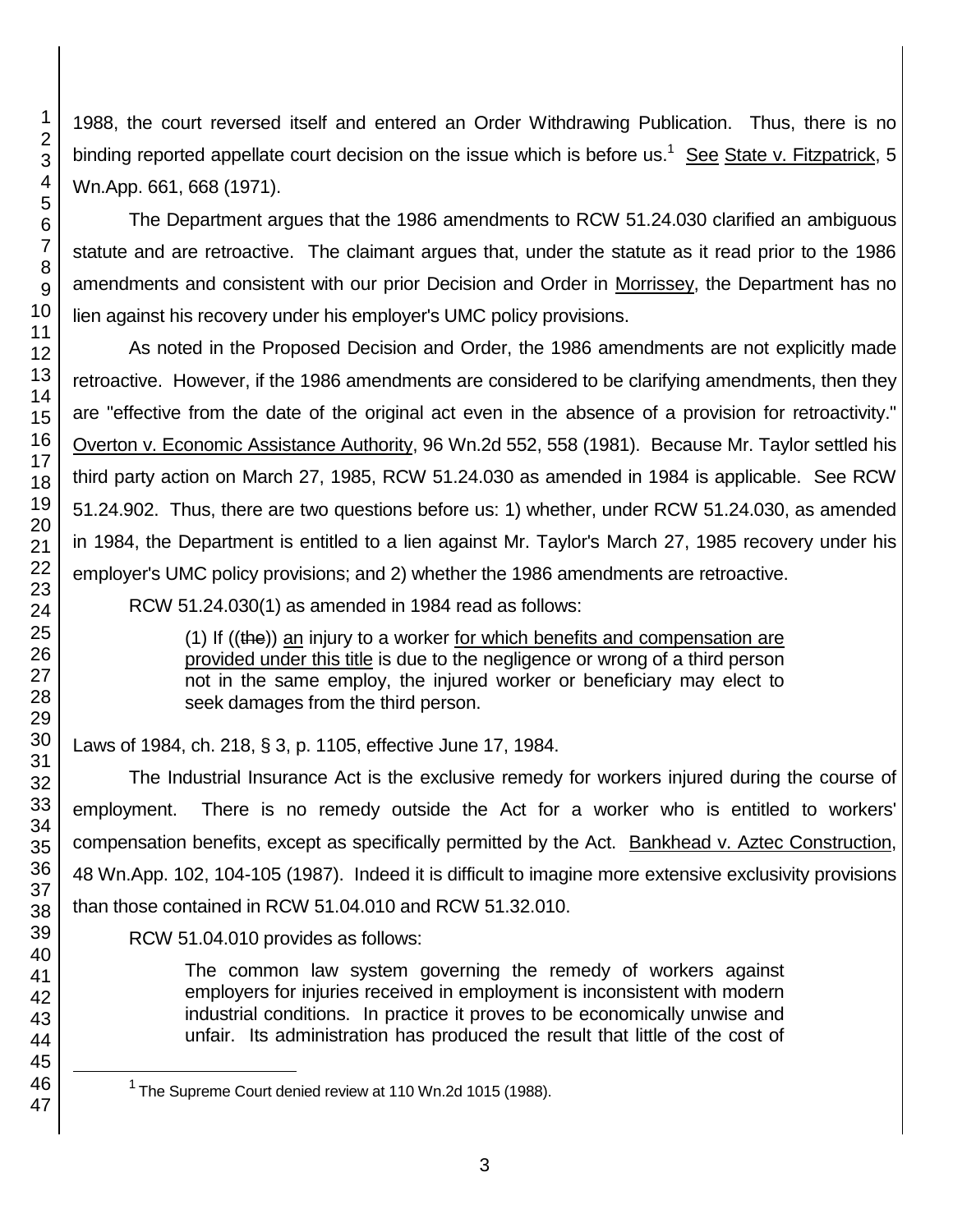the employer has reached the worker and that little only at large expense to the public. The remedy of the worker has been uncertain, slow and inadequate. Injuries in such works, formerly occasional, have become frequent and inevitable. The welfare of the state depends upon its industries, and even more upon the welfare of its wage worker. The state of Washington, therefore, exercising herein its police and sovereign power, declares that all phases of the premises are withdrawn from private controversy, and sure and certain relief for workers, injured in their work, and their families and dependents is hereby provided regardless of questions of fault and to the exclusion of every other remedy, proceeding or compensation, except as otherwise provided in this title; and to that end all civil actions and civil causes of action for such personal injuries and all jurisdiction of the courts of the state over such causes are hereby abolished, except as in this title provided. (Emphasis added). RCW 51.32.010 provides as follows:

> Each worker injured in the course of his or her employment, or his or her family or dependents in case of death of the worker, shall receive compensation in accordance with this chapter, and, except as in this title otherwise provided, such payment shall be in lieu of any and all rights of action whatsoever against any person whomsoever.

(Emphasis added).

Given the exclusivity of the Act, the only source for Mr. Taylor's right to recover under the UMC provisions of his employer's policy must be pursuant to the provisions of Chapter 51.24, the "third party chapter". But, with that right, Chapter 51.24 also imposes a lien in favor of the Department. Mr. Taylor cannot, on the one hand, rely on Chapter 51.24 to permit him to recover under his employer's UMC policy provisions and, at the same time, contend that the lien set forth in Chapter 51.24 does not apply to the recovery.

The Proposed Decision and Order focuses on the fact that RCW 51.24.030, prior to the 1986 amendments, used the language "if an injury . . . is due to the negligence or wrong of a third person" the worker "may elect to seek damages from the third person." (Emphasis added). Because of this language, the Proposed Decision and Order concludes that Chapter 51.24 contemplated actions sounding in tort, not in contract. Arguing that the UMC carrier is not a third person tortfeasor within the meaning of RCW 51.24.030, the Proposed Decision and Order concludes that the Department has no lien against Mr. Taylor's recovery.

In our view, the focus must be broader. The underinsured motorist statute, RCW 48.22.030, requires that every vehicle insurance policy contain coverage "for the protection of persons insured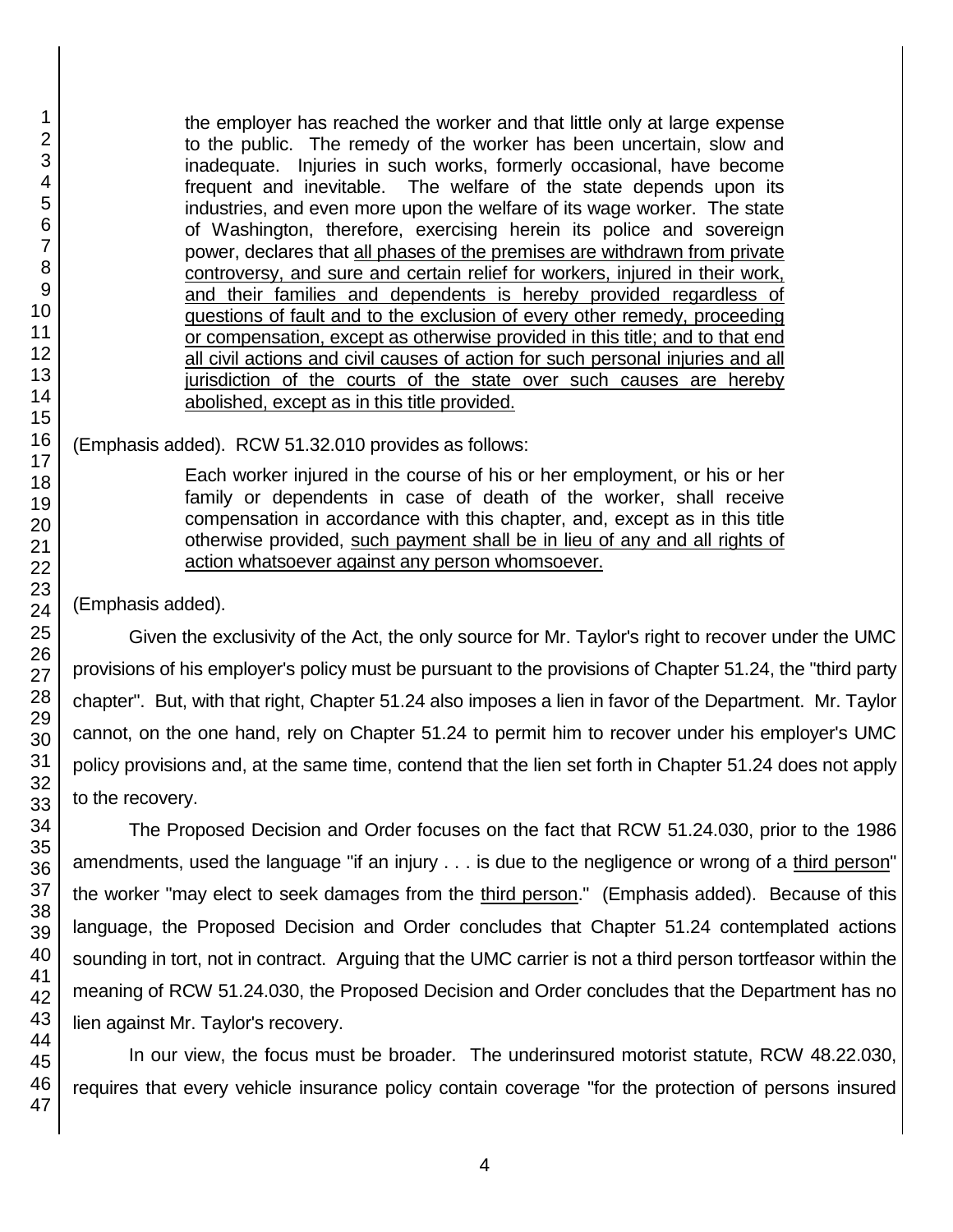thereunder who are legally entitled to recover damages from owners or operators of underinsured motor vehicles." (Emphasis added). Thus, only those persons "legally entitled to recover" from the underinsured tortfeasor may recover under the UMC provisions of the insurance policy.

The UMC carrier may assert any defense available to the underinsured tortfeasor. The carrier "stands... in the shoes of the uninsured motorist." State Farm Mutual Auto Insurance Company v. Bafus, 77 Wn.2d 720, 724 (1970). If the injured person is statutorily barred from recovering damages from the underinsured tortfeasor, no recovery can be had against the carrier. Sayan v. United Services Automobile Association, 43 Wn.App. 148, rev. denied, 106 Wn.2d 1009 (1986). (Tortfeasor was an army officer and therefore was immune from suit; held: plaintiff could not recover under UMC provisions of policy.)

Mr. Taylor was only "legally entitled to recover" from the underinsured tortfeasor because RCW 51.24.030 specifically so provided. It is only because of that legal entitlement, created by RCW 51.24.030, that he was able to recover under his employer's UMC policy provisions. Had Chapter 51.24 not provided an exception to the exclusive remedy, Mr. Taylor would have been barred from recovering under his employer's UMC policy provisions. See Sayan. Thus, Mr. Taylor's UMC recovery was authorized by Chapter 51.24, and the concomitant lien in the Department's favor must also apply.

Furthermore, the purpose of the underinsured motorist statute is to allow an injured person to recover those damages that would have been recovered had the tortfeasor maintained liability insurance. Finney v. Farmer's Insurance Co., 92 Wn.2d 748, 751, 600 P.2d 1272 (1979). In this case, if the tortfeasor had maintained liability insurance, there is no question that any recovery made by Mr. Taylor would have been subject to the Department's lien. If Mr. Taylor is allowed to keep his underinsured motorist recovery without the reduction by the Department's lien, he will recover more than he would have if the tortfeasor had maintained liability insurance. Such a result would be contrary not only to the purpose of RCW Chapter 51.24, but also to the underinsured motorist statute. See Sayan.

In concluding that the statute as it read prior to the 1986 amendments permitted the Department to assert a lien against a worker's recovery under the UMC provisions of his employer's policy, we are essentially agreeing with the Department's argument that the 1986 amendments were clarifying and retroactive, at least insofar as they explicitly provided that the Department or self-insurer has a lien against a worker's UMC recovery under his employer's policy. Obviously, the amendments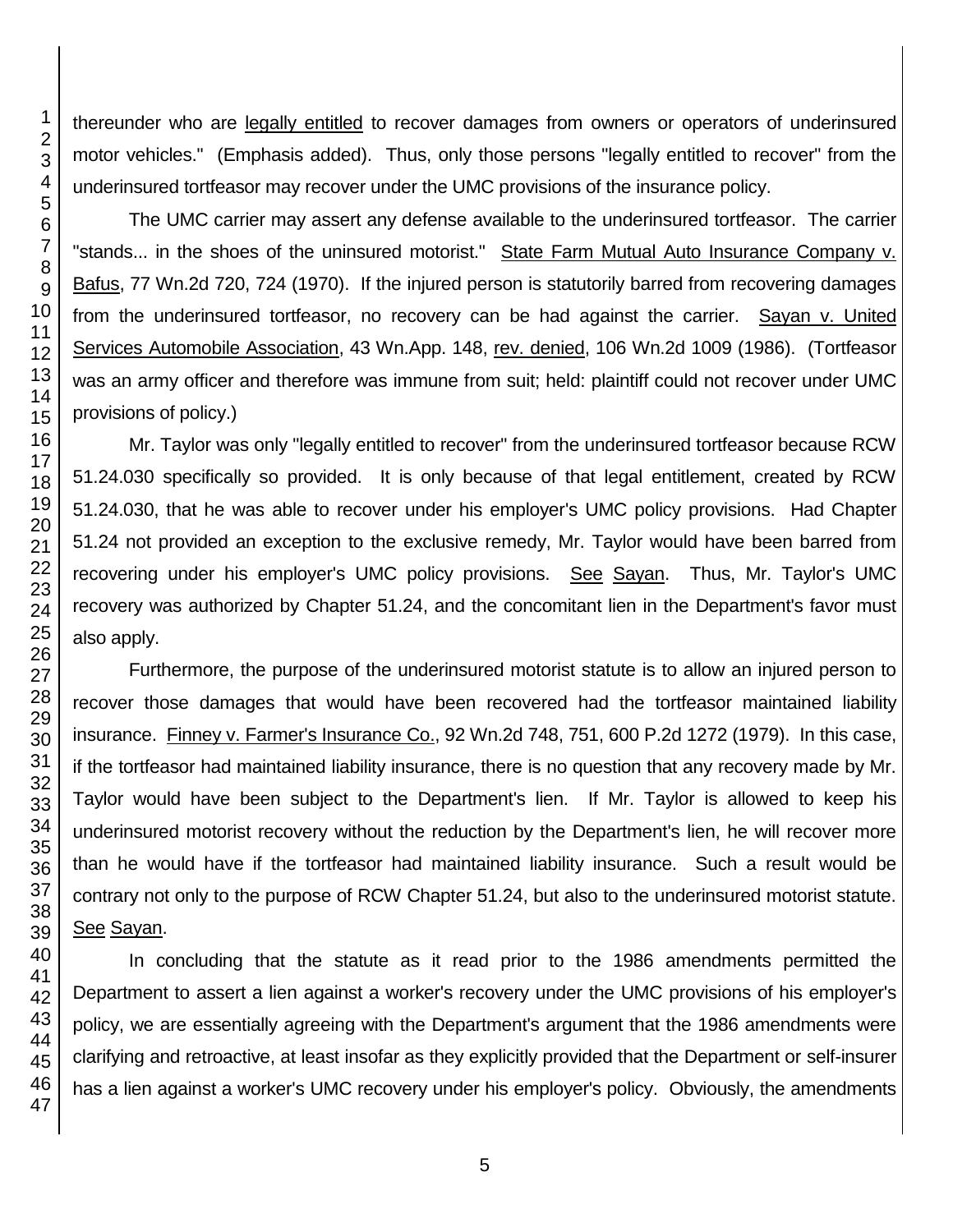also represent a change in the statute insofar as the lien is now limited to a UMC recovery under the employer's policy.

In determining that the 1986 amendments were "clarifying", we have considered a number of factors: 1. Ambiguity of RCW 51.24.030. Overton v. Economic Assistance Authority, 96 Wn.2d 552 (1981). RCW 51.24.030, prior to the 1986 amendments, was ambiguous, since it did not explicitly provide for a lien against a worker's UMC recovery under the employer's policy and since the statutory language was susceptible of more than one reasonable interpretation; 2. Legislative action in response to controversy over interpretation of the statute. Johnson v. Continental West, Inc., 99 Wn.2d 555 (1983). As detailed above, the 1986 amendments were in response to the controversy engendered by our decision in Morrissey. Thus, we regard the 1986 amendments as legislative interpretation of the original Act; 3. Conformity of the amendments to the administrative agency's interpretation of the statute. Ridder v. Department of Revenue, 43 Wn.App 21 (1986). The 1986 amendments conformed with the Department's prior interpretation of the statute; and 4. Conformity of the amendment to prior Supreme Court interpretation of the statute. Johnson. The 1986 amendments do not depart from any Supreme Court interpretation of the statute. To the contrary, the 1986 amendments are compatible with the interpretation placed on Chapter 51.24 by the Supreme Court in Lundeen v. Department of Labor and Industries, 78 Wn.2d 66 (1970).

In that case, the Supreme Court was faced with the question of whether a recovery under the Military Claims Act (under which relief is not predicated upon the negligence or wrong of another) constituted a third party recovery pursuant to RCW 51.24, and was therefore subject to the Department's lien. The statute in effect at that time contained essentially the same language that is at issue here under the 1984 version of RCW 51.24.030, i.e., "[i]f the injury to a workman is due to negligence or wrong of another not in the same employ . . . the injured workman . . . shall elect whether to take under this title or seek a remedy against such other . . . ." In Lundeen, the Supreme Court concluded that the Department did have a lien against the recovery even though the cause of action did not sound in tort. The 1986 amendments to Ch. 51.24 are therefore compatible with Lundeen.

For the foregoing reasons, we find no difficulty in concluding that the 1986 amendments were clarifying amendments, at least insofar as they explicitly stated that the Department or self-insured employer has a lien against a worker's UMC recovery under his employer's policy. Thus the 1986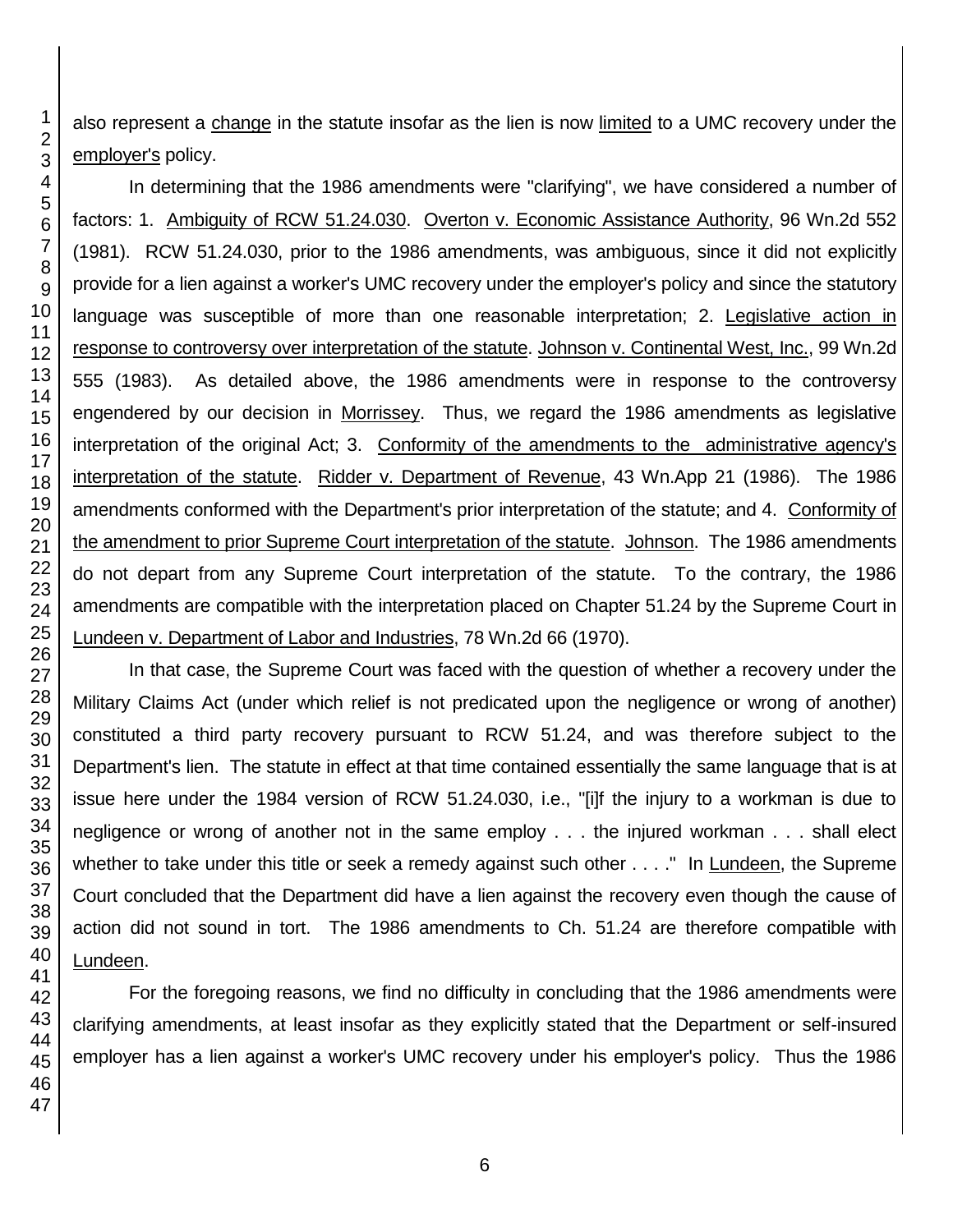amendments are retroactive to this claim and clearly provide for a Department lien against Mr. Taylor's UMC recovery.

Finally, while not dispositive, it is worth noting that the employer here has paid both industrial insurance premiums and premiums for UMC coverage. If there were no lien, then not only would the employer have provided two overlapping coverages, but the employer would also lose any benefit with respect to the impact of a third party recovery on the evaluation of actual losses under the claim pursuant to WAC 296-17-870(4).

For all of the above-stated reasons, we conclude that Mr. Taylor is not entitled to summary judgment. Since the Department did not cross-move, the matter must be remanded for further hearings on the merits. We take this opportunity to provide guidance to the parties on several issues.

Apparently the Department raised some question regarding the Board's jurisdiction to hear this appeal. We gather this from an elliptical remark made by the Assistant Attorney General during the hearing on claimant's Motion for Summary Judgment. Tr. 7/15/88 at 21. We surmise that the Department was referring to the fact that the claimant first protested and then appealed the Department order of November 12, 1982. The appeal was apparently granted by Board Order of January 17, 1983 and assigned Docket No. 63,600. The record does not disclose the disposition of that appeal.

Regardless, the appeal in Docket No. 63,600 does not in any way affect our jurisdiction to hear the current appeal. First, because the claimant had protested the Department order of November 12, 1982, we did not have jurisdiction to hear the subsequent appeal from that same order. In re Santos Alonzo, BIIA Dec. 56,833 (1981). Second, the October 28, 1987 Department order asserting a lien against claimant's third party recovery is entirely separate from the "chain" of Department orders with respect to the administration of the claim. If we had before us an appeal from the August 20, 1986 Department order closing this claim, then perhaps the Department's jurisdictional challenge might have some merit. However, in the context of this appeal from a third party lien order, the status of the prior appeal in Docket No. 63,600 is simply irrelevant.

The second issue of critical importance to the parties on remand is whether claimant's attorneys will be permitted to both represent him and testify with respect to issues going to the heart of this appeal. Like our Industrial Appeals Judge, we do not believe RPC 3.7 precludes the common motion practice of attaching supporting affidavits signed by the movant's attorneys. However, as we expressed in In re Kenneth Barber, BIIA Dec., 87 0334 (1988), RPC 3.7 does preclude claimant's